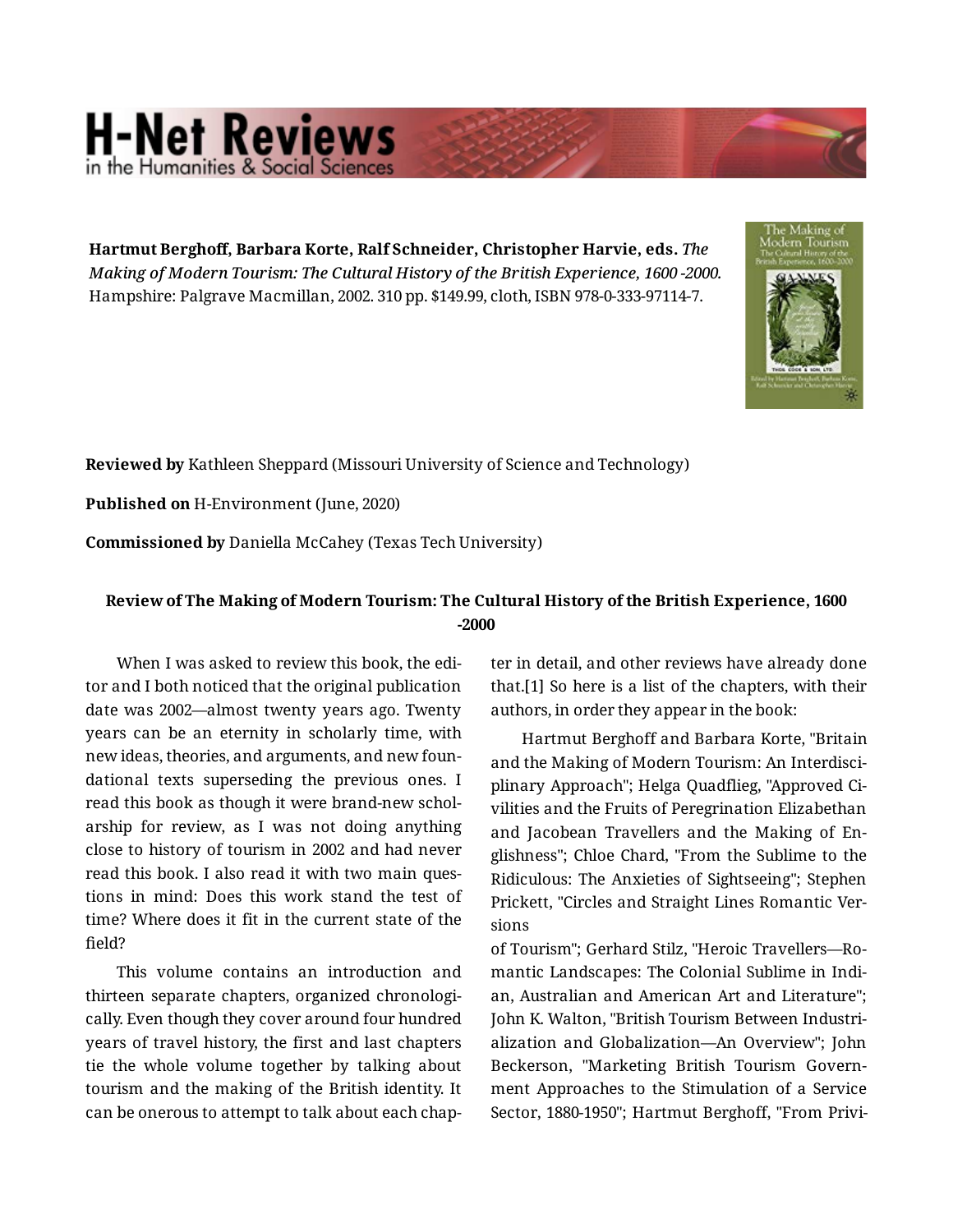lege to Commodity? Modern Tourism and the Rise of the Consumer Society"; Sue Wright, "Sun, Sea, Sand and Self-Expression: Mass Tourism as an In‐ dividual Experience"; Christopher Harvie, "Engi‐ neer's Holiday: L. T. C. Rolt, Industrial Heritage and Tourism"; Alexander C. T. Geppert, "True Copies— Time and Space Travels at British Imperial Exhibi‐ tions, 1880-1930"; Tobias Döring, "Travelling in Transience: The Semiotics of Necro-Tourism"; Eve‐ line Mian, "Exploring London Walking the City— (Re-)Writing the City"; Barbara Korte, "Julian Barnes, England, England Tourism as a Critique of Postmodernism."

Some chapters clearly fit in the discipline of the history of tourism and others are clearly liter‐ ary criticism; a number are some combination of both. Berghoff and Korte's introductory chapter at‐ tempts to situate tourism history within the broad‐ er field of history. They argue that tourism history is truly interdisciplinary because tourism itself "has always offered a more comprehensive set of culturally pre-constructed promises" (p. 7). The chapters then flow largely chronologically, from Quadflieg's Elizabethan and Jacobean travelers in the seventeenth century to Prickett's and Stilz's chapters on Romantic writers and travelers. These travelers went as far as India and the Americas, searching for an education and a view of the sub‐ lime. Other chapters, such as Harvie's discussion of holidays for engineers, focus on travel within Britain, and how different economic classes were able to travel, even for a few days not far from home. Definitions of traveler, tourist, and "tripper" abound throughout.

One question from above is important here: does this work, and the chapters within it, stand the test of time? Yes, absolutely. The whole volume is focused on the British experience, which can be problematic and difficult to grapple with. Through‐ out the chapters, authors present multiple viewpoints and frameworks of analysis. This only adds to the strength of the volume. The most important chapter, to me, in terms of siting this volume is

John Walton's "British Tourism Between Industrial‐ ization and Globalization—An Overview." Here, he gives readers a "current state" overview and says that it is "lively and expansive" (p. 126). This chap‐ ter could be the introduction to the book, and read‐ ers who are newly coming into tourism history would do well to start here.

One of the weaknesses is the fact that there are multiple definitions of "tourist" given by many of the authors throughout the book. Some defini‐ tions are quoted directly from the *Oxford English Dictionary*; others are defined in the context of the chapter. As an editor of a recently published multi‐ author volume, I understand it can be difficult to avoid repetition throughout the chapters. Howev‐ er, here, the multiple definitions of the central top‐ ic of the book is an editorial guideline that is easy enough to establish. There is also a distinct lack of any discussion of travel to Egypt, where Thomas Cook's now-defunct company firmly established a foothold by 1880. Some of the chapters mention Cook, but none mention travel to Egypt.

Where does this volume fit in the current state of the field? One argument that flows through the chapters is that these scholars would like to see tourism history be taken more seriously within the discipline of history. It is clear that part of the goal of this volume is to see tourism history take its rightful place. Despite some of the minor critiques the volume has received over the years, this review included, there is no doubt that the book has been widely used in the discipline as a foundational text. Dozens of articles and books have cited this one as an introduction to tourism history.

In the editorial introduction to the inaugural volume of the *Journal of Tourism History*, Walton argues that historians' recognition of tourism as central to historical analysis "has been unduly long in arriving, but we can now see exciting de‐ velopments taking place in a variety of settings" (p. 1).[2] Tourism history is, as Walton and others have argued, interdisciplinary. It is political, eco‐ nomic, social, cultural, industrial history. Tourism